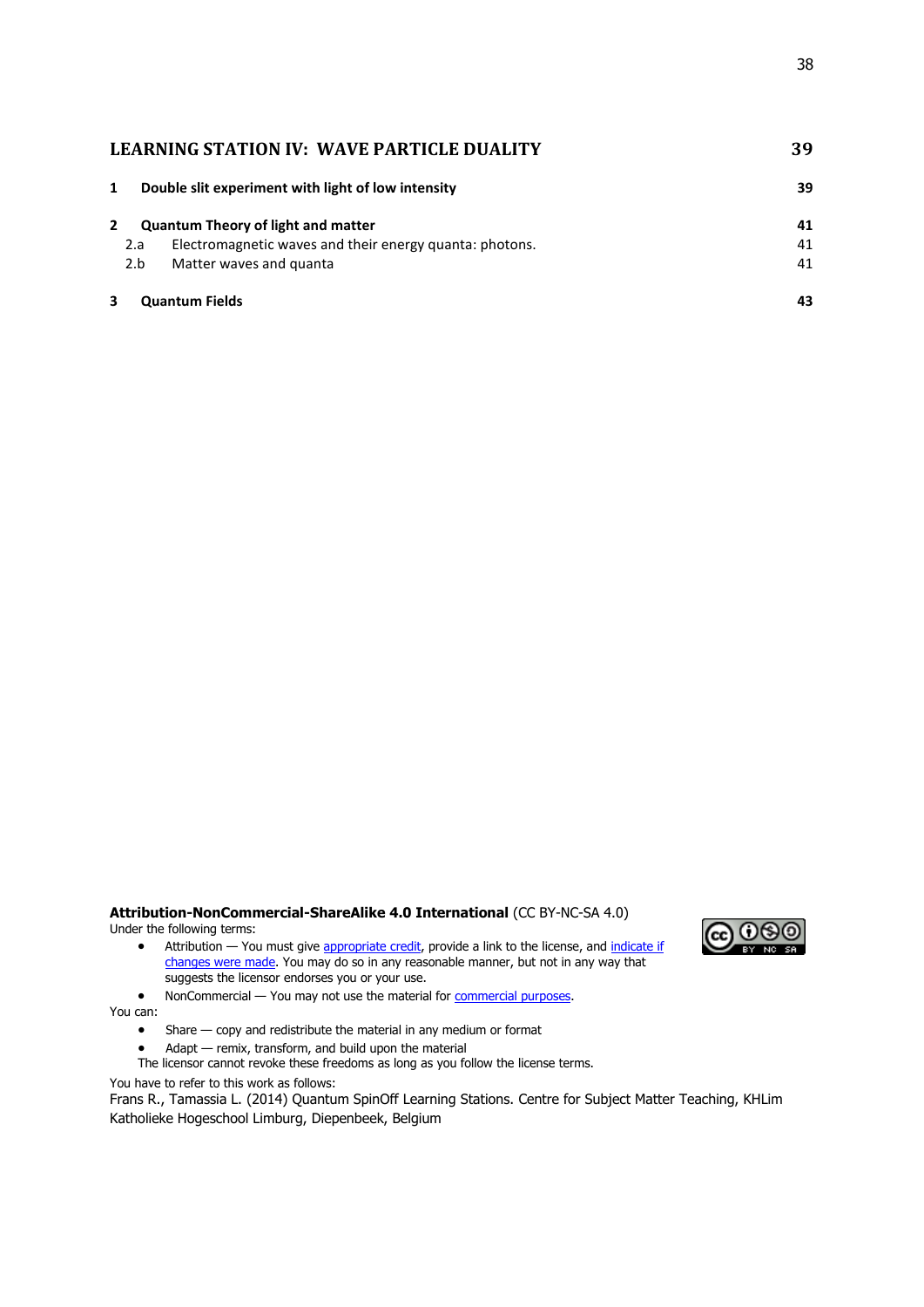# <span id="page-1-0"></span>Learning station IV: Wave Particle Duality

### <span id="page-1-1"></span><sup>1</sup> Double slit experiment with light of low intensity

In the 19th century it became clear that light was a wave phenomenon: a wave of **electric and magnetic fields**. But it soon turned out that this did not exactly revealed the true nature of light. Let us therefore look back to the double slit experiment for light:



We know that light that passes two slits, forms an interference pattern on the screen. As we perceive light as waves, we can explain the formation of that pattern as respectively constructively or destructively superposition due to the different path length to each slit (see learning station II).

In the first learning station we already saw what happens to electrons in a double slit experiment. Can we perceive electrons as particles or should we see them as waves? Why is that?

But let us now consider the double slit experiment for *light* with very low intensity. We ask ourselves whether it is in principle possible to reduce the intensity of light at a deliberate low level? Einstein gave already an answer on that in 1905: he supposed that there is a physical limit and the intensity of light cannot be reduced without limit: there is a *smallest amount of* light in nature.



We can observe this if we reduce the intensity of light in the double slit experiment sufficiently (e.g. by using filters): you would expect an ever weakening interference pattern but that isn't seen. One can observe how the light is arriving spot after spot, quantum after quantum.

At first the quanta of light seems to be arriving totally at random (see pictures a and b). But after a while (typically after a few minutes if you use sufficiently dimmed the light), it becomes clear that an **interference pattern** is **built up**. So all the spots, although they arrived **one by one**, form altogether a pattern!

Can you compare the results of the double slit experiment with electrons (see learning station I), to that *of light*. Is it comparable or not?

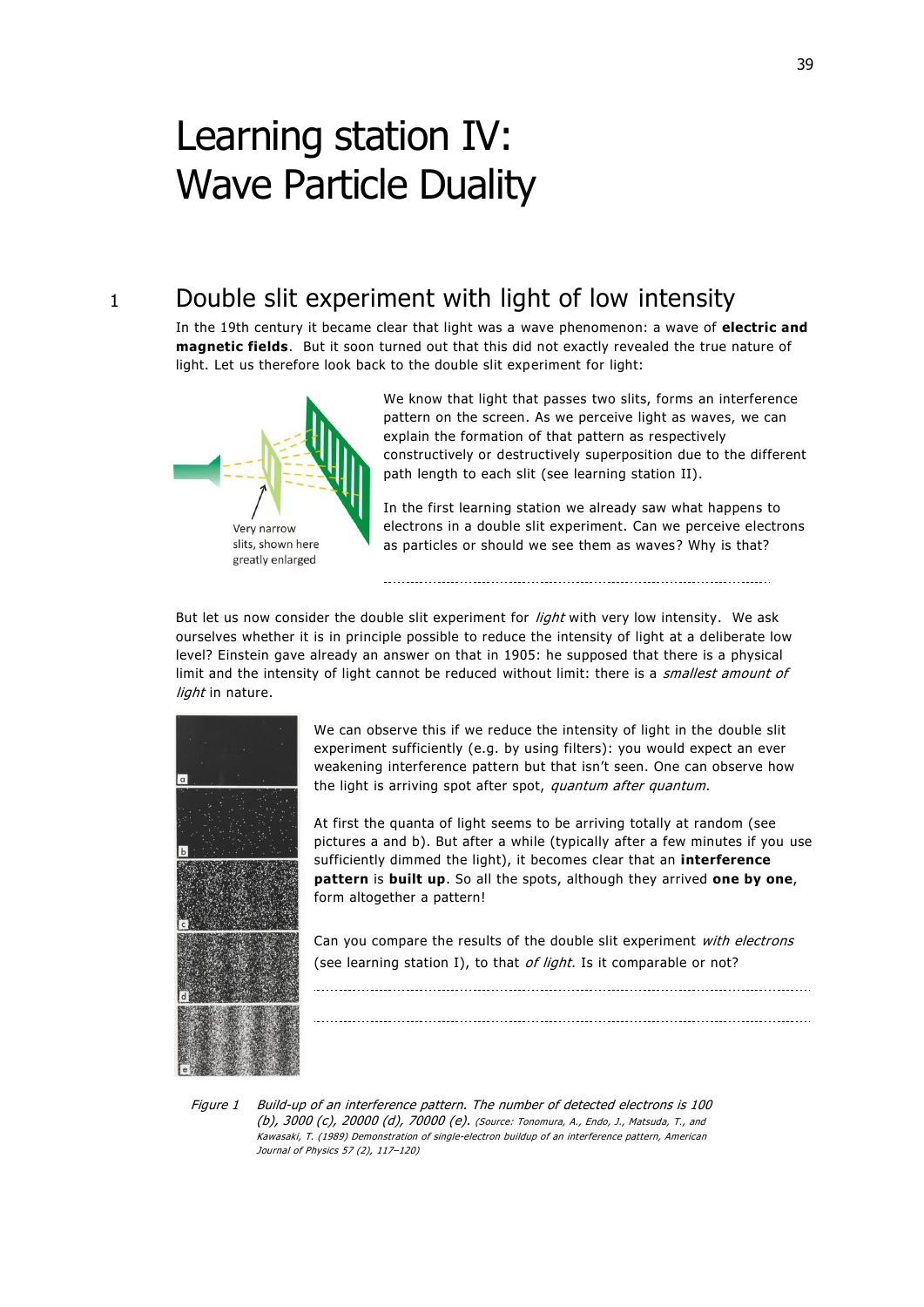#### **How can we understand this?**

Einstein supposed that the **energy of light** (or more general the energy of the electromagnetic field) can only be 'delivered' in small packets or quanta.

The **energy** of the **electromagnetic field** can be issued only in small quanta. In other words the energy of light cannot vary continuously, but only in small **discrete jumps**, called **quanta**.

#### **But are these light quanta to be understood as if they were small balls?**



Light does **not** arrive as **particles** (which would yield two bands) and **not** as **waves** either (which would produce an interference pattern that fades away): the interference pattern is made up particle by particle. It seems that the light particles agree how they will arrive: in an interference pattern of waves. Thus, the light seems to have somewhat of a particle and of a wave at the same time.

Physicists call this unimaginable problem, the wave-particle duality. The strange nature of light is clearly not consistent with the classical view of being either particle or wave.

#### **Wave-particle duality is a fundamental principle of light and matter**

In nature, there is apparently a kind of symmetry between light and matter. In quantum mechanics, an electron cannot be viewed as merely a "ball", like in classical physics, and the same holds for a photon. An electron as well as a photon, both have wave and particle characteristics:

> Electrons and photons in the 2-slit experiment arrive one at a time, but the *pattern formed* by these particles is an interference pattern, caused by the wave characteristics of these particles!

This wave-particle duality seems to be a fundamental principle in nature. Quantum mechanics has really changed our way of thinking about the nature of the world.



Here you see how a photo is built up also photon by photon (Source: Rose, A (1973) Vision: human and electronic. Plenum Press)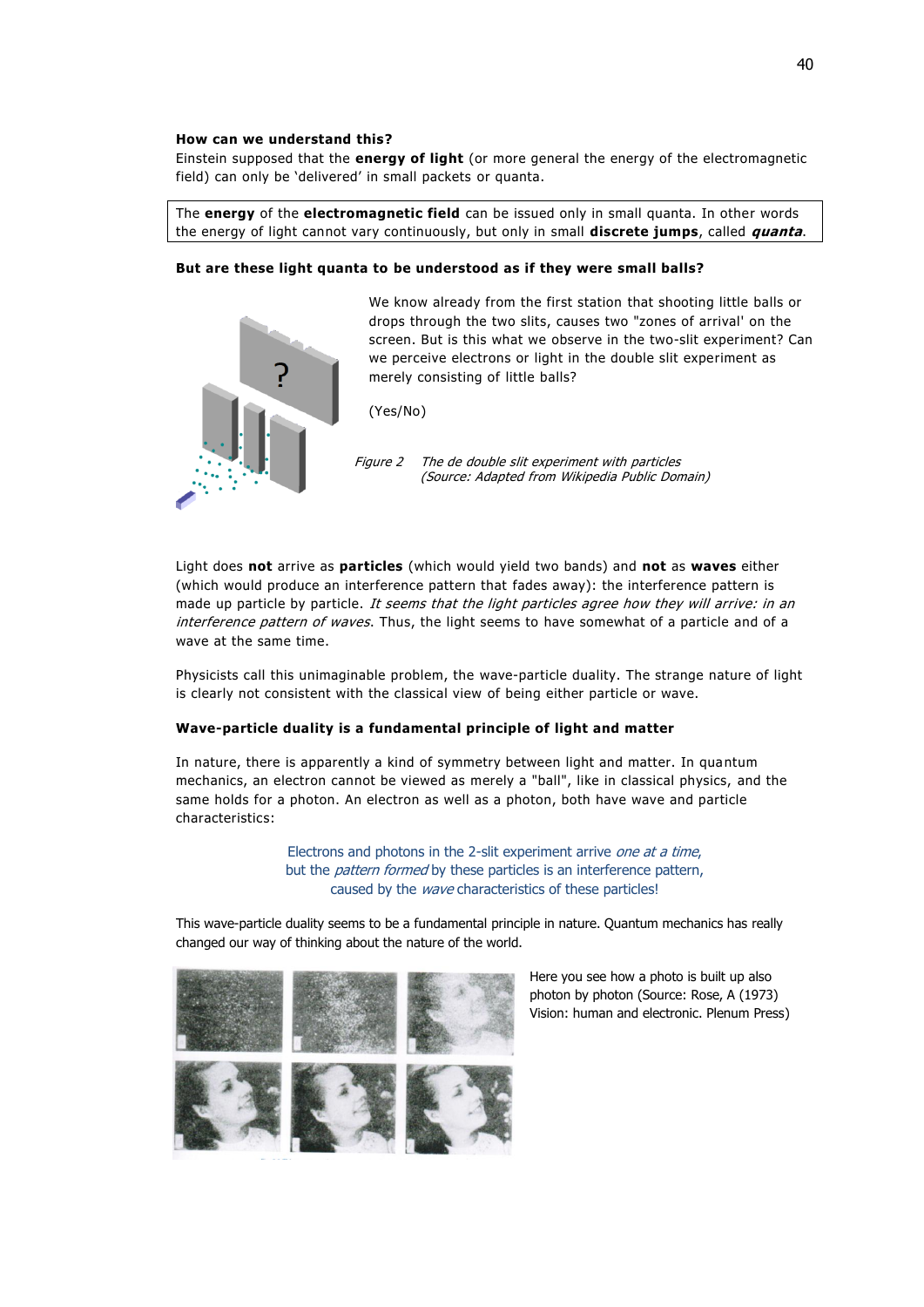## <span id="page-3-0"></span><sup>2</sup> Quantum Theory of light and matter

From the double slit experiment for light in low intensity, it is apparent that *light* demonstrates wave and .............................. properties.

From the double slit experiment for electrons, it is apparent that *electrons* demonstrate particle and .............................. properties.

The particle model and wave model are complementary, and the reality is more complex than either of the two models can describe on its own. **Wave-particle duality** is a new fundamental characteristic of light and matter in physics. It is a characteristic of modern physics as opposed to classical physics.

### <span id="page-3-1"></span>2.a Electromagnetic waves and their energy quanta: photons.

The **energy quanta** of light are referred to as **photons**. Max Planck discovered the precise relationship between the energy of a photon (particle property), and the frequency of the light wave (wave property). With this famous Planck-Einstein relation the size of the energy packages of the electromagnetic field can be calculated:

 $E = h.f$ 

(1.)

where h is a very small but fundamental **constant of nature** that indicates the fine granularity of light in quanta: the value of the **Planck's constant h= 6,63 × 10-34 J . s**

a) Calculate the value of the quantum of light for yellow light which has a frequency of  $f = 5x$  $10^{14}$  Hz

E = .......................................................................................

This is the smallest quantum of energy that can occur in nature for light of this frequency .

b) Calculate the energy of three yellow photons:

E = .......................................................................................

The energy of yellow light cannot take any arbitrary value but is always a (whole / not entirely) multiple of the photon energy that you calculated above in a). **The energy of light is not continuously variable, but is quantized.**

But because light consists of an electromagnetic vibrating field, we conclude that the **energy of the electromagnetic field** itself is **quantized**. The energy can be issued only by the field per photon, thus in packets.

### <span id="page-3-2"></span>2.b Matter waves and quanta



Years before the double slit experiment for electrons was performed, the French physicist **Louis de Broglie** predicted the wave properties of matter. Louis De Broglie believed in the symmetry of nature: when electromagnetic waves interact in discrete quanta of energy (which we perceive as photons), it was clear to him too that also the opposite will hold: particles of matter, hitherto not considered to be the quanta of a field, should be viewed also in this manner.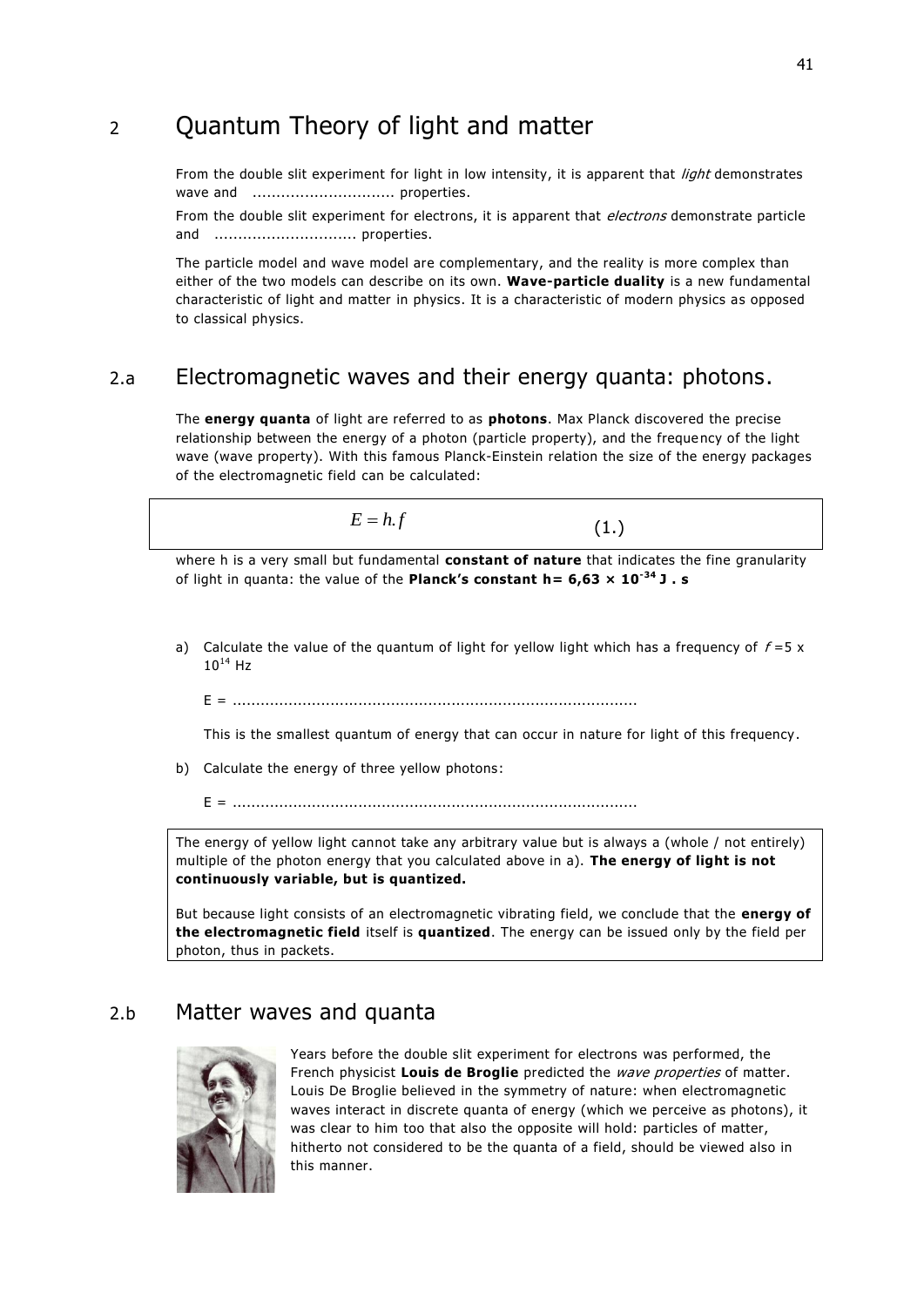The wave of which the quanta we see as particles, he called a '**matter wave**'. De Broglie postulated the existence of such matter waves. In this way he was the first to accept the wave nature of matter. Moreover De Broglie could write down a precise relationship that connected this hitherto unknown matter field to the normal properties of matter like mass and velocity.

In this expression, De Broglie establishes a link between the linear momentum which is also known in classical mechanics as the product of the mass of a particle with its velocity

$$
=mv
$$

*p mv*

Momentum is a classical **property of particles** also known in Newtonian mechanics (e.g. a truck at low speed e.g. can have a momentum as large as a small car but with high speed).

(2.)

On the other hand a **property of waves** is the wavelength. De Broglie now connects these hitherto incompatible properties of particles and waves in a precise relation:



De Broglie's hypothesis connects the particle and wave nature of matter, precisely through the tiny constant of Planck:

The wavelength of (a quantum of) matter is inversely proportional to its linear momentum.

Particles having a large amount of momentum, therefore, have a short wavelength.

For an electron de Broglie relation states: p = h / λ, where p is ......................... of the electron, and λ is the wavelength of the ........................ that is connected to the electron.

How is it that we can **observe** (e.g. in the double slit experiment) the **wavelength of an electron** and that **we don't notice the wavelength of a ball**? Let us calculate the wavelengths of the two particles with the De Broglie relation.

a) Calculate the De Broglie wave length of an electron with a speed of v=6  $\times$  10<sup>6</sup>m/s?

(You need the mass of the electron. Go look it up!) me-=………………………kg

λ= … ……………

b) Calculate the De Broglie wavelength of a ball with a mass  $m=0.20$  kg and a speed  $v=15$ m/s?

λ= …… ……………………

c) Compare these two wave lengths with the wavelength of light (look back to one of the previous learning stations where we talked about the electromagnetic spectrum):

The wave length of visible light ranges between ………………

The wave length of a normal ball is ………………than the wave length of visible light.

The wave length of an electron is ……………… than the wave length of visible light.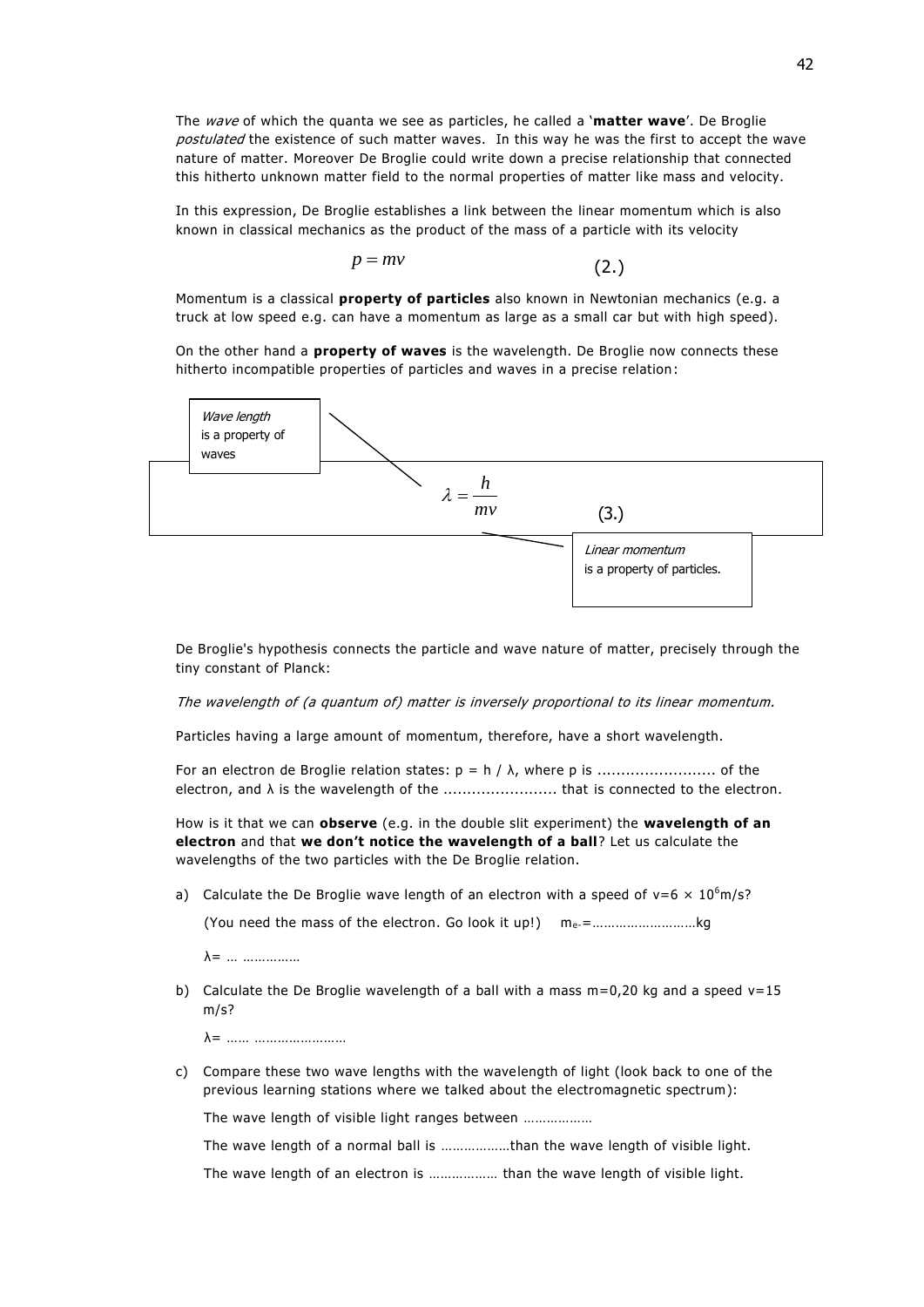d) What is the reason why we don't observe the wave characteristics of a normal ball (even not in a sophisticated lab)?

But a matter wave what kind of wave is that? Let's try to find an answer on that.

### <span id="page-5-0"></span><sup>3</sup> Quantum Fields

We saw earlier how scientists felt uncomfortable about the idea of 'action at distance' with respect to forces like gravitational or magnetic forces. To make this 'action at distance' scientifically sound they introduced the concept of **field**. Classical fields, such as the electromagnetic and the gravitational **field**, are considered as "mediators" of forces (or rather energy). In quantum theory, moreover the matter waves (which can be regarded as a matter field) carry energy and the idea of 'mediator' of **energy** stays but is also applied on matter itself which is quite unexpected.

In fact, physicists developed a **quantum field theory** from which they can derive all we can observe in the universe: matter and forces. Compared to classical fields (like gravitational or the classical electromagnetic fields) *quantum fields* can issue only energy in discrete packets or "quanta". E.g. all particles measured at particle accelerators like CERN in Geneva, are predicted by quantum field theory.

Quantum fields are, like classical fields, defined in all points of space. They may vary over time as a wave, and in this way they can propagate.



In fact the quantum fields contain energy  $bv$ vibrating in discrete modes like strings in musical instruments do. Packets of energy are released when the field changes from a higher vibrational state to a lower one. The steps between the modes of vibration are quantised and so only packets can be released when the field changes from a high to a lower state of vibration. The release of such a quantum out of the field is local, and we interpret it by saying that a 'particle' is observed.

For example, a **photon** may be created as the quantum of an **electromagnetic field**. But also matter itself, such as electrons and protons are quanta of vibrating matter fields. The **electron** for instance according to quantum field theory (in English: Quantum Field Theory QFT), is a quantum of the **electron matter field**.

We can now explain *the building up* of the interference pattern in the double slit experiment by quantum field theory.

#### **The building-up of a discrete interference pattern in the double slit experiment explained by Quantum Field Theory**

The waves of a quantum field can pass through the slits of the double slit experiment and those waves can interfere with itself. Thus, the superposition of both waves (one from each slit) is responsible for the creation of an interference pattern of maxima and minima. Maxima occur on places where the path length difference is such that the wave originating from one slit is in phase with the wave coming from the other gap (constructive superposition). In other places, the path length is such that destructive interference occurs between the two waves.